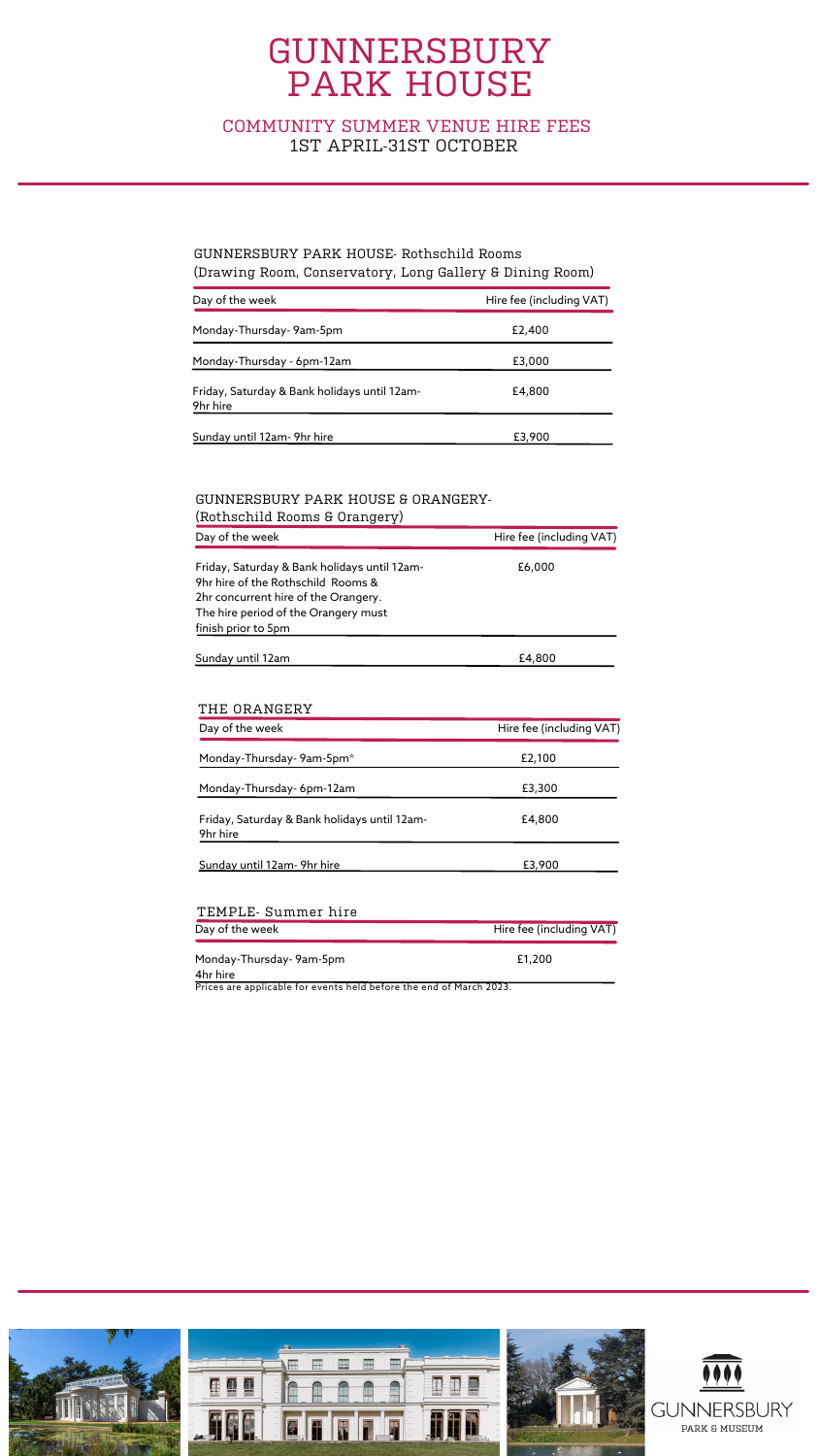| Day of the week               | Hire fee (including VAT) |
|-------------------------------|--------------------------|
|                               |                          |
| Monday-Thursday               |                          |
| Anytime per hour until 12am   | £240                     |
|                               |                          |
| Friday-Sunday & Bank Holidays |                          |
| Anytime per hour until 12am   | £360                     |
| Friday-Sunday & Bank Holidays |                          |
| 12am-1am                      | £600                     |
|                               |                          |
|                               |                          |

| Day of the week               | Hire fee (including VAT) |
|-------------------------------|--------------------------|
| Monday-Thursday               |                          |
| Anytime per hour until 12am   | £180                     |
| Friday-Sunday & Bank Holidays |                          |
| Anytime per hour until 12am   | £240                     |
| Friday-Sunday & Bank Holidays |                          |
| 12am-1am                      | £480                     |

| Day of the week                                                                                            | Hire fee (including VAT) |
|------------------------------------------------------------------------------------------------------------|--------------------------|
| Monday-Thursday -Anytime per hour                                                                          |                          |
| until 12am                                                                                                 | £180                     |
| Friday-Sunday & Bank Holidays                                                                              |                          |
| Anytime per hour until 1am<br><b>D.</b> C. (1995) <b>1999 1999 1999 1999 1999 1999 1999 1999 1999 1999</b> | N/A                      |

#### ADDTIONAL HOURS- ROTHSCHILD ROOMS

Prices are applicable for events held before the end of March 2023.



#### ADDITIONAL HOURS- ORANGERY

#### ADDITIONAL HOURS- TEMPLE

### COMMUNITY SUMMER VENUE HIRE FEES 1ST APRIL-31ST OCTOBER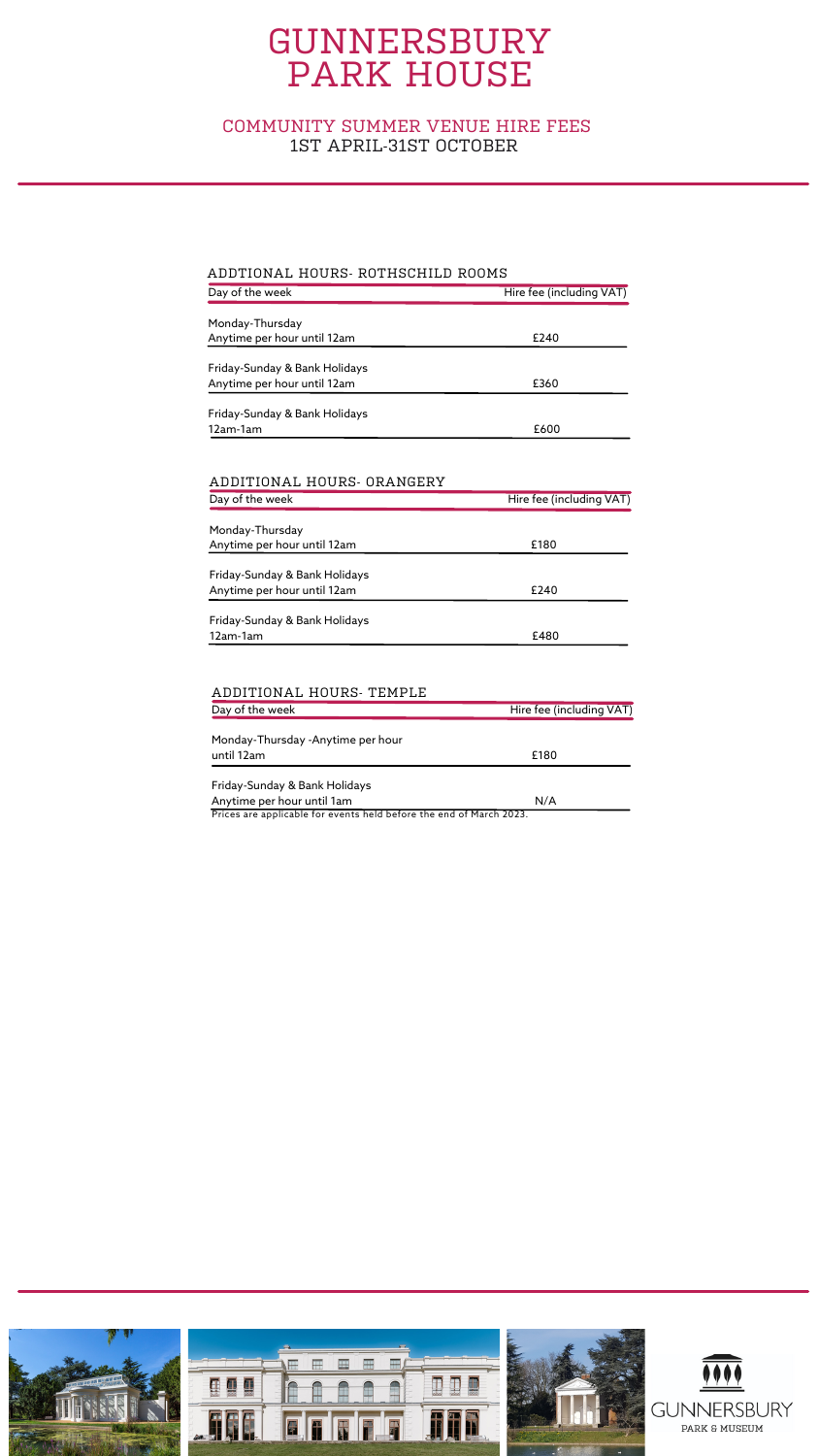## IMPORTANT INFORMATION ABOUT VENUE HIRE

• 9hr hire packages comprise any continuous hire period between 9am – midnight. Minimum hire rates apply.

 $\bm{\cdot}$  9hr hire packages reflects the time your guests are on site and do not include your supplier set-up / clearing times. We allow 2hrs for set-up and 1hr for clearing; if your requirements exceed this, you are able to pay for additional time as needed.

• Prices are for dry room hire only and are exclusive of catering and furniture.

• Prices for all venues include the services of an Event Manager. For package hires, a minimum of 1 x security guard is also included in the fee for the duration of time that guests are on site.

• Prices detailed above are subject to, and inclusive of VAT.

• Gunnersbury reserves the right to amend prices at any time without notice. For premium dates such as New Year's Eve, please contact the Hospitality & Events team for more information.

• Gunnersbury Park House venue hire includes use of a kitchen space. Any events taking place in the Orangery or Temple may require a catering service tent. Your caterer will be able to provide details of this.

• The Temple is available for hire from the start of the Easter school holidays until the end of August.

• Additional time can be booked as per the Tariff Rate card.

Portable toilets:

• \*Please note that, for Monday – Thursday daytime hire and the 2hr hire of the Orangery combined with use of the House, there are no exclusive toilet facilities on site for the Orangery or Temple. There are public toilets located a 3–5 minute walk away. If you wish, luxury portable toilet hire for the Orangery can be arranged for a cost of £725+VAT (1 x ladies, 1 x gents).

• For the evening and 9hr weekend hire of the Orangery, portable toilet hire is included and comprises 1 x gentleman's and 1 x ladies toilet which is sufficient for 80 guests.

South or North Lawns hire:

• North and South Lawn hire is available on request. Please ask a member of the team for details.

• Lawn hire is strictly for non-licensable activity only. Licensable activity is only available in Gunnersbury Park House, Orangery or Temple. If you wish to use the South or North Lawns for licensable activity,

please enquire with a member of the team who will be happy to advise.

• Hire of the South or North Lawns is available Monday – Thursday only.



### COMMUNITY SUMMER VENUE HIRE FEES 1ST APRIL-31ST OCTOBER